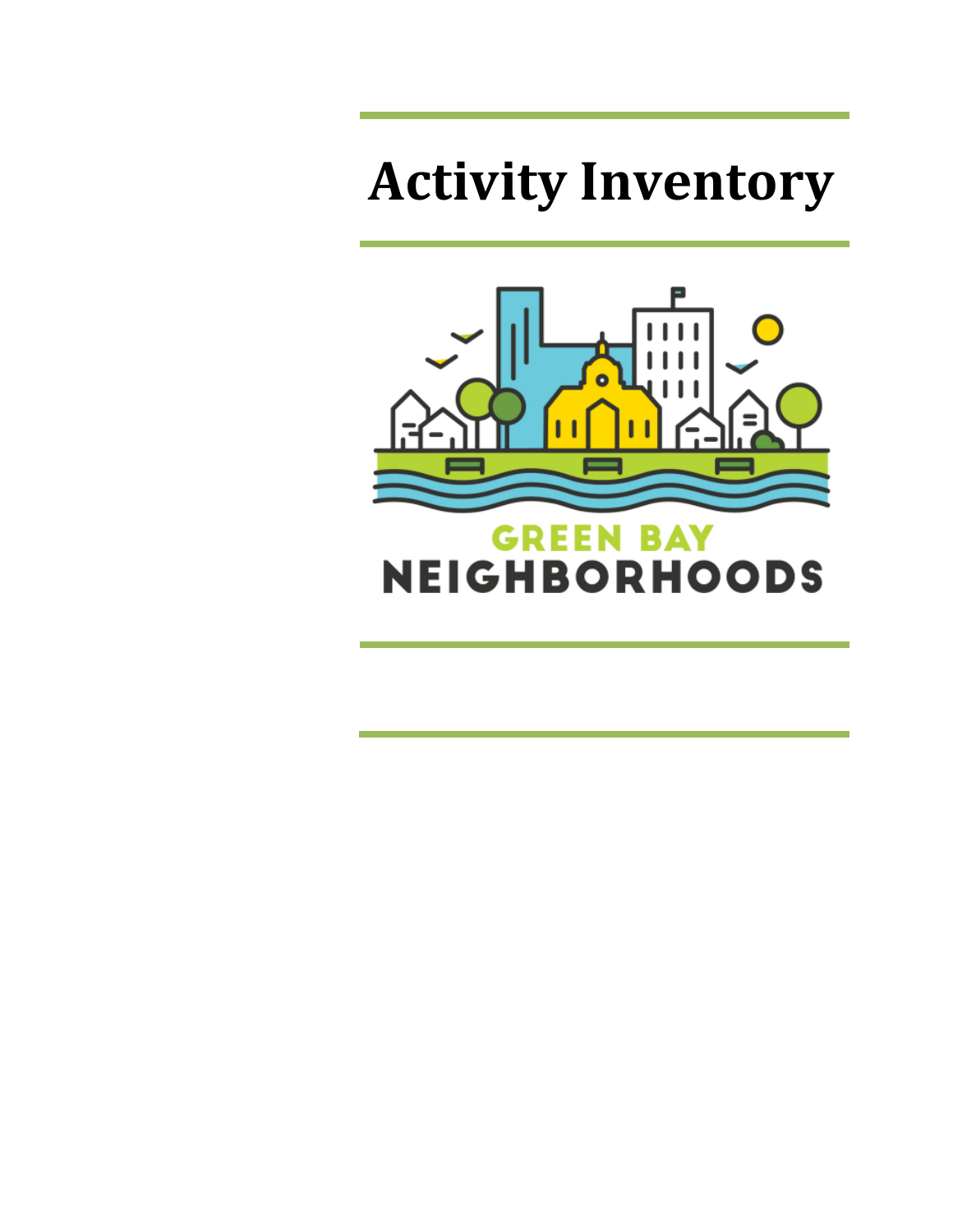# **Movie Equipment**

INCLUDES:

- Inflatable Screen (16' x 9') with Air Blower
- Two Speakers with Stands
- Projector
- DVD Player & Cords





Please call Scott at 920-676-1617 to reserve.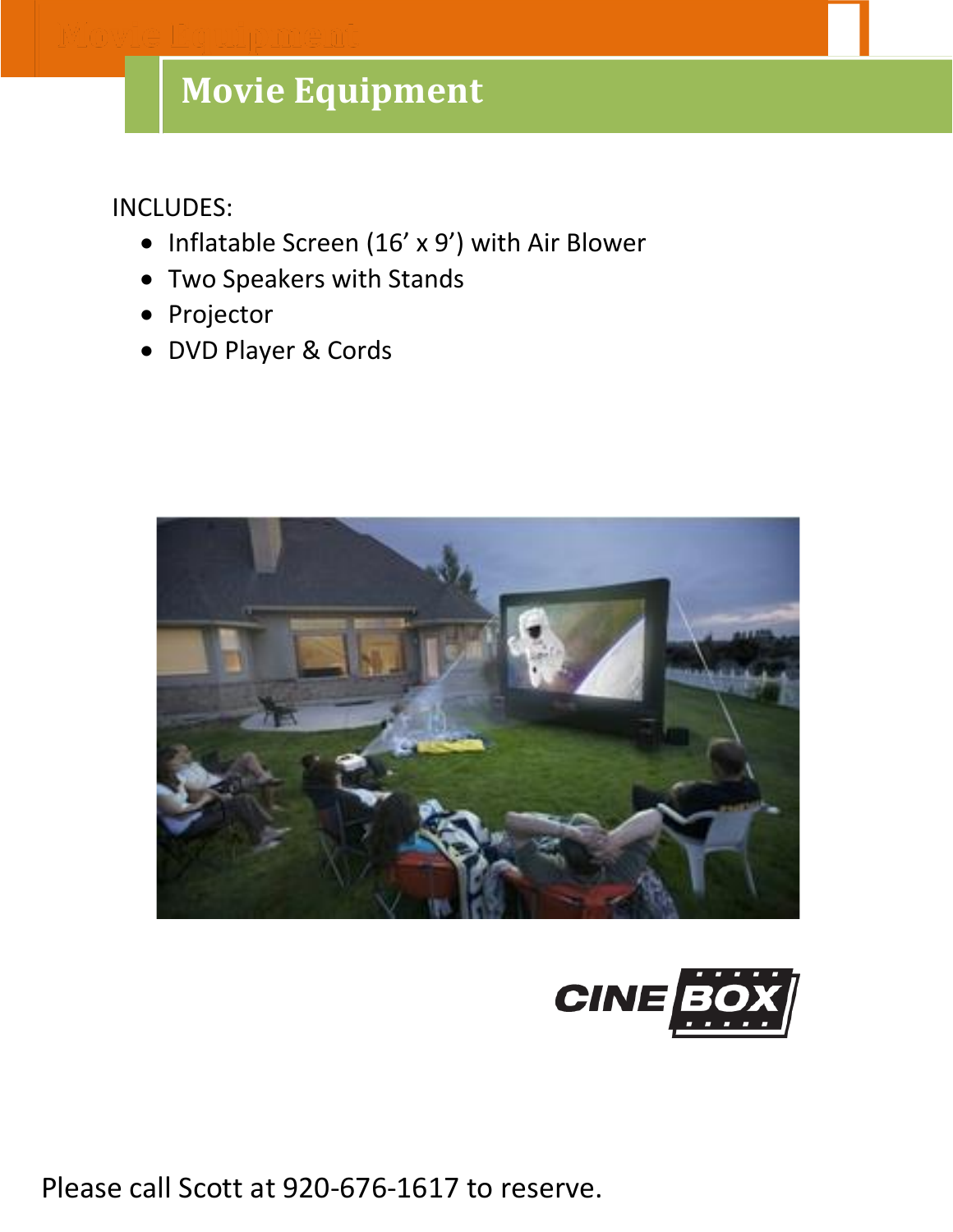### AVAILABLE:

- 2 Bean Bag Toss Games
- Ping Pong Toss Game
- 1 Bocce Ball Game
- 1 Bounce House (includes inflator), limit to 5 kids at a time
- 1 Football Toss (very Large)
- 2 tick-tack-toe toss games
- Croquet set
- 9 in 1 game set; Volleyball, Badminton, Horseshoes, Shuttle Smash, Lawn Tennis, Jai-Lite, Ring Toss, Magic Mitts, Flying Disk



Located at NeighborWorks Green Bay. Please call (920) 593-3716 to reserve.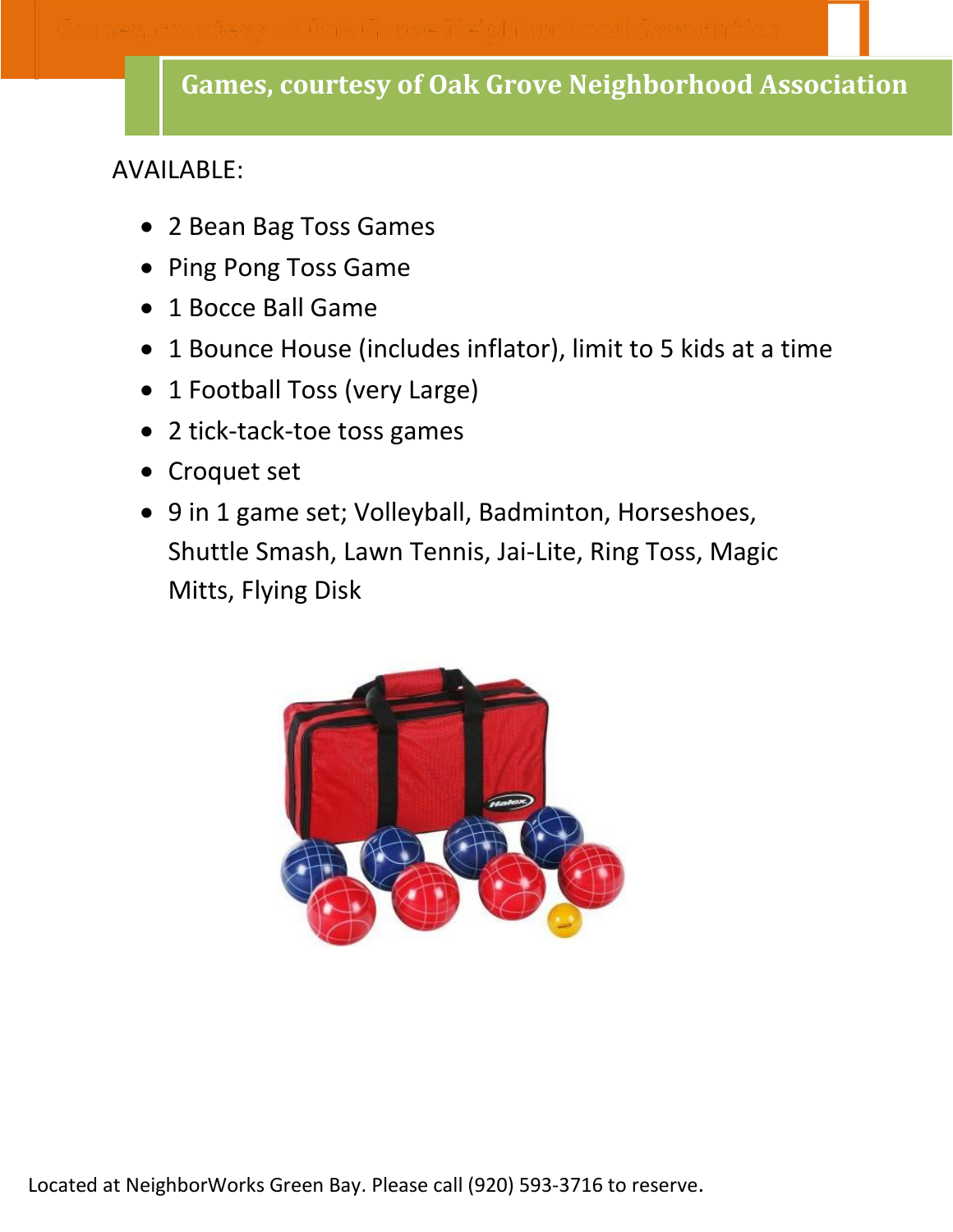# **Games Bingo Set**

INCLUDES:

- Cage with Balls
- Bingo Cards
- "Dab o Ink" Markers





Located at City Hall. Please call William Peters at (920) 448-3150 to reserve. Located at NeighborWorks Green Bay. Please call (920) 593-3716 to reserve.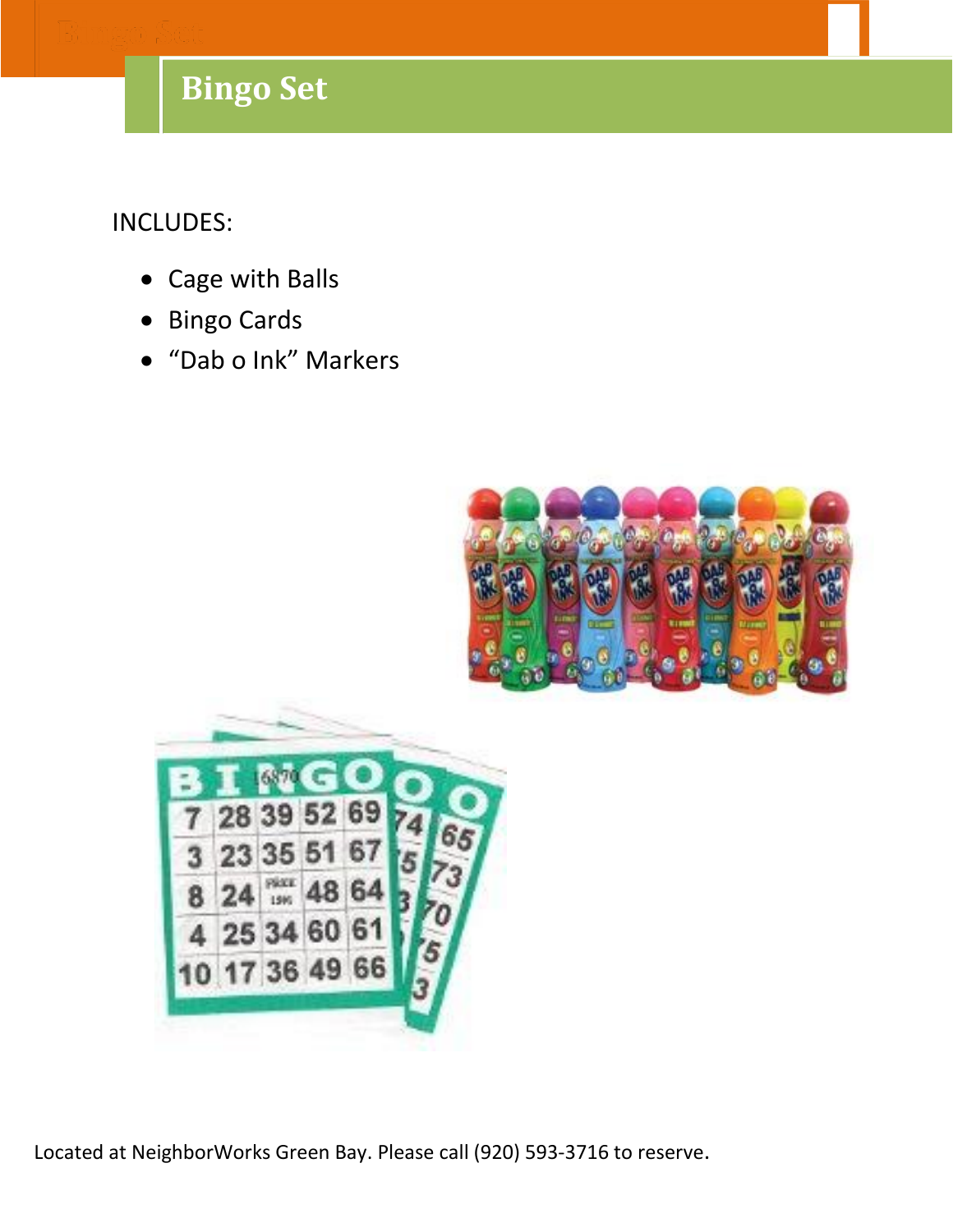# **Popcorn Popper**

INCLUDES:

- Popcorn Kernels
- Oil
- Popcorn Salt
- Individual Sized Bags/Cones
- Measuring Cups
- Spray Bottle of Vinegar for Equipment Cleaning



### Operating Instructions

- 1. Turn light and kettle ON and allow machine to preheat 5 to 7 minutes before popping corn.
- 2. Add popcorn oil and seasoning to kettle. Use 1/4 or 1/3 oil to 8 oz corn ratio for best results.
- 3. Dump all corn from kettle when popping stops.

#### **IMPORTANT**

**Never make popcorn in a dry kettle. Turn kettle OFF when not in use.**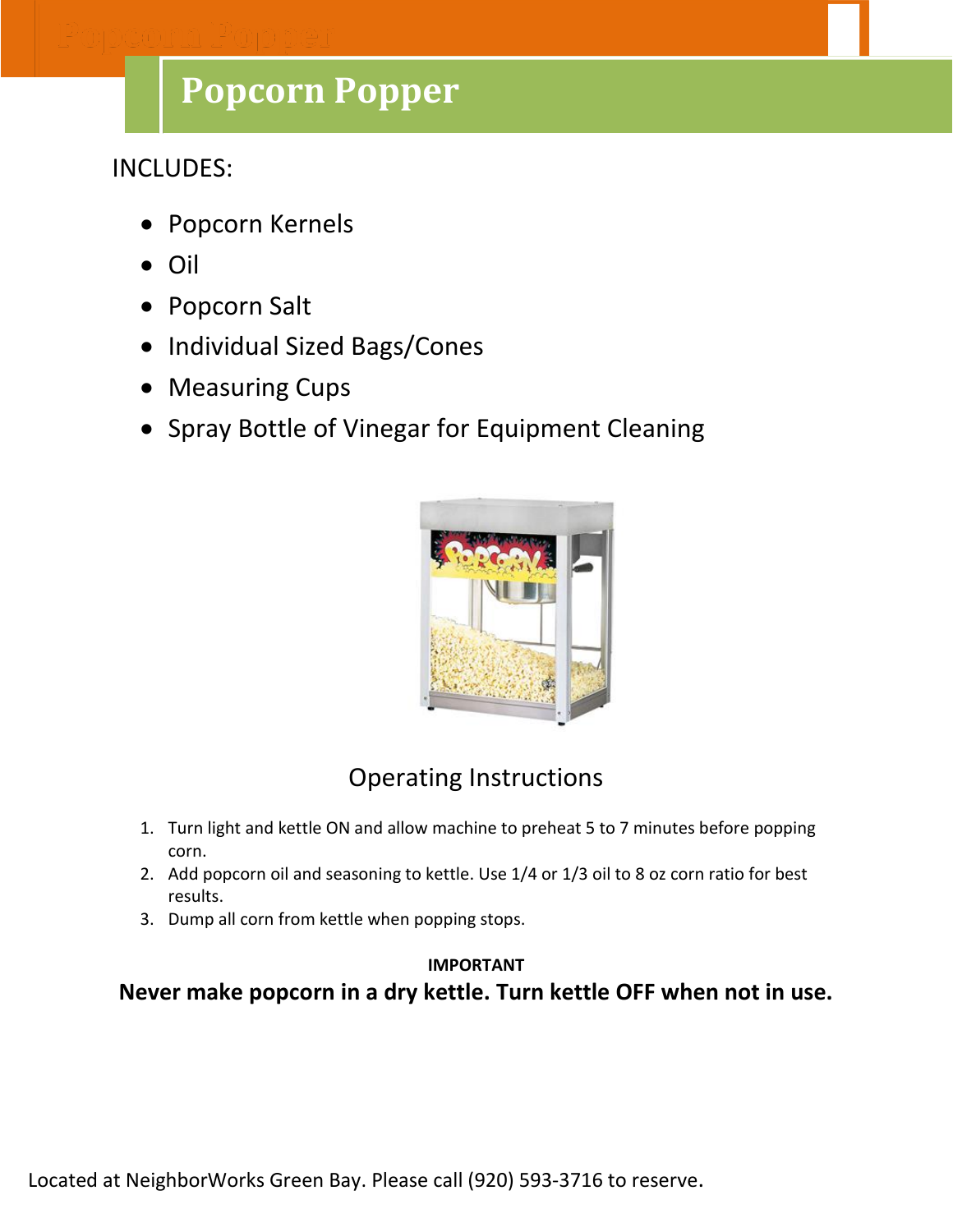# **Tents, Tables, and Chairs**

### AVAILABLE:

| • Two Big Tents:           | 18'x40'                                |
|----------------------------|----------------------------------------|
| • One Small Tent:          | $10'$ x $10'$                          |
| • Ten Tables:              | 6'<br><b>Plastic and Folds in Half</b> |
| • Three Tables:            | 6'<br><b>Plastic</b>                   |
| • Nineteen Outdoor Chairs: | <b>Plastic and Stackable</b>           |
| • Fifteen Folding Chairs:  | Metal                                  |

\*For an event, an association may only reserve one of the two big tents. HOWEVER, they may call NeighborWorks Green Bay one week before their event and if the second big tent has not been reserved by that time, they may then reserve the second big tent.

Located at NeighborWorks Green Bay. Please call (920) 593-3716 to reserve.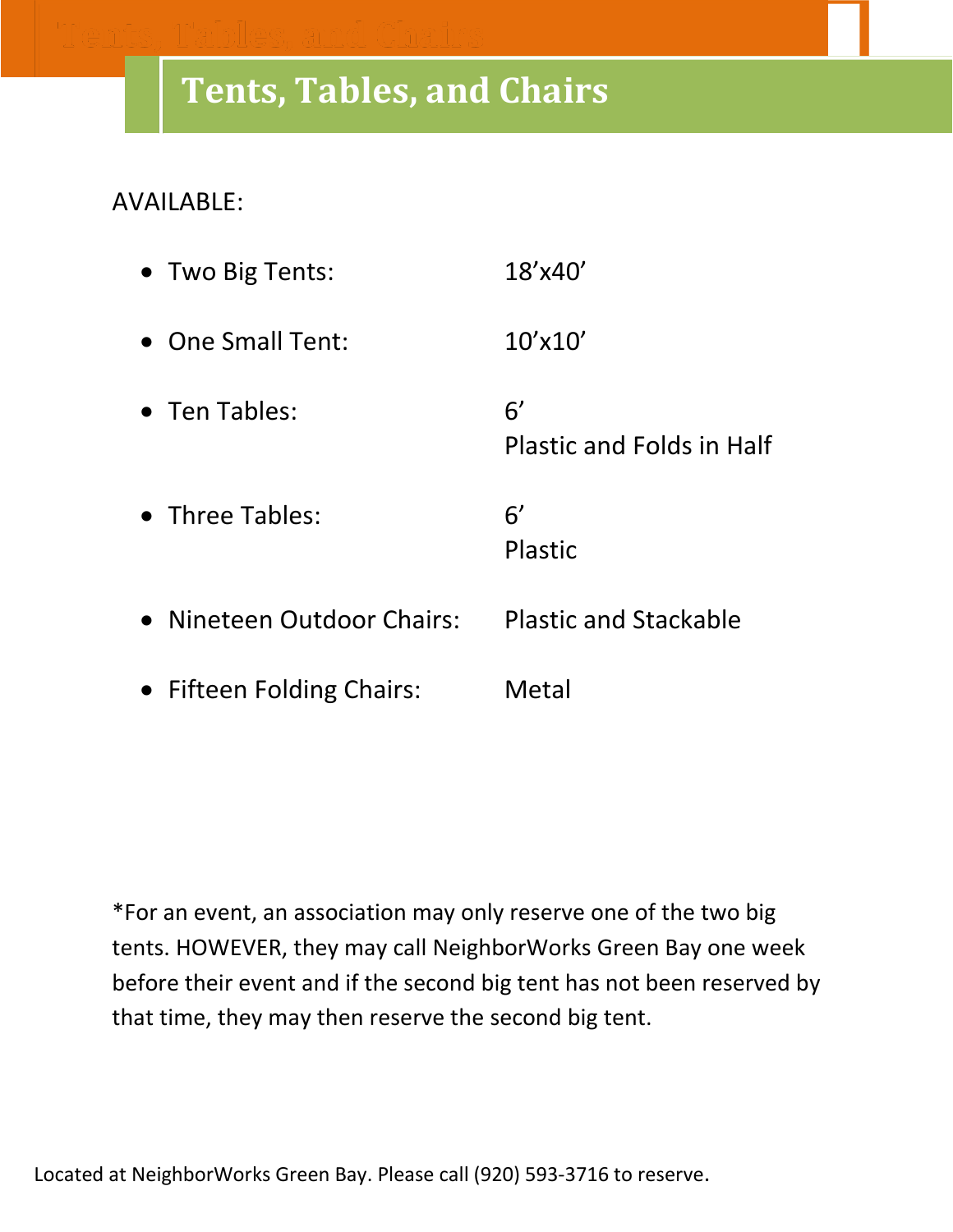### **Portable PA System**

### INCLUDES:

- Wireless microphone included
- 2 wired microphone input circuits
- Rechargeable 6-hour battery
- DC power can be used directly
- One guitar input function
- One audio input
- iPod dock
- Treble, bass, and echo control



Located at City Hall. Please call William Peters at (920) 448-3150 to reserve. Located at NeighborWorks Green Bay. Please call (920) 593-3716 to reserve.